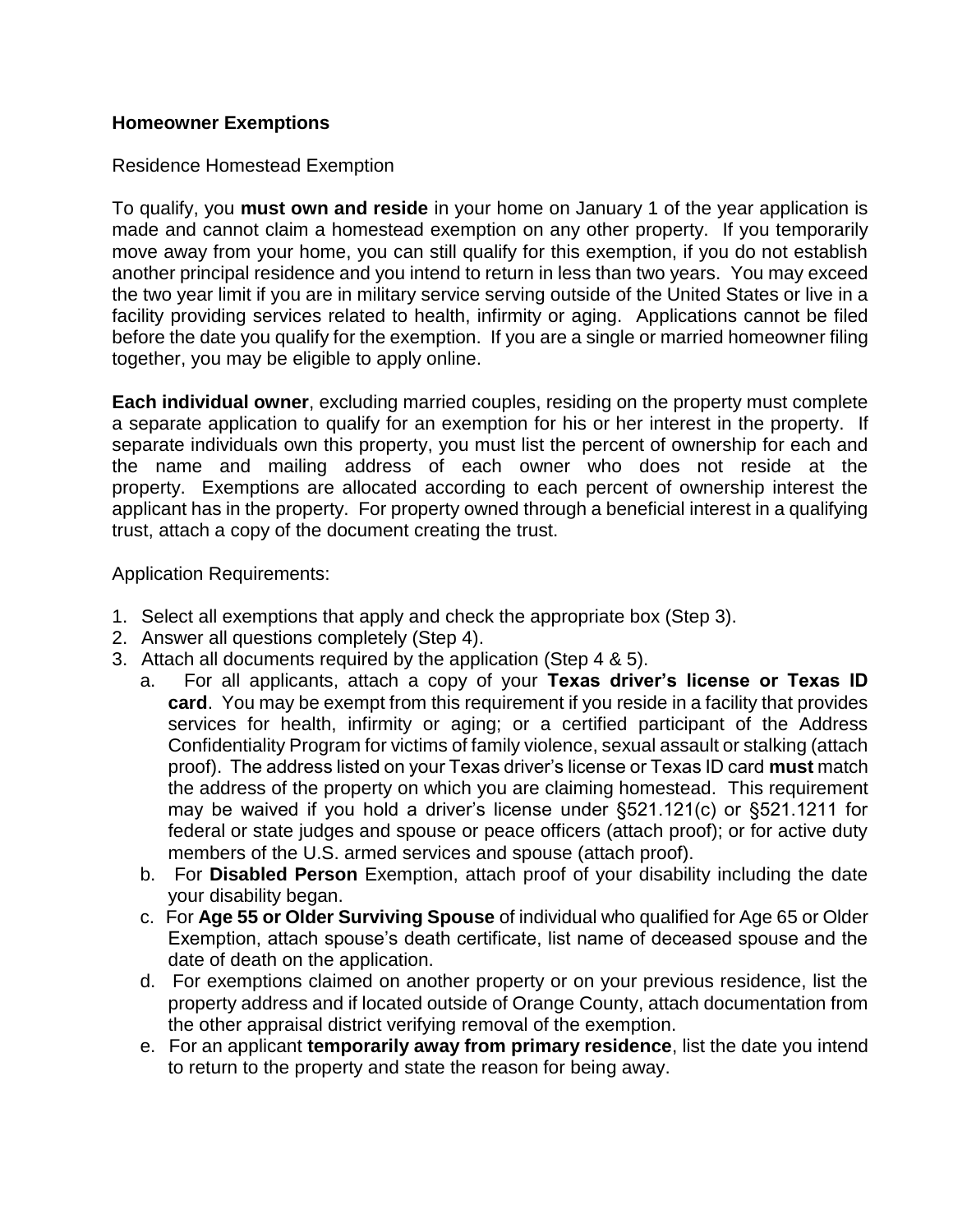- f. For a residence less than 100% complete on January 1 of the year application is made, attach proof of residency that proves you resided at your residence even though it was not 100% complete on January 1 (ex: utility bill showing usage dated on or before January 1 that was mailed to you at the property address).
- g. For any portion of the property that is used for rental purposes or not occupied / not used for homestead purposes, list the square footage not occupied /not used for homestead purposes and if rented, list the date the property rented. You may only claim a homestead exemption on the portion of the property you occupy as your primary residence (§11.13).
- h. For a **resident of a facility that provides services for health, infirmity or aging**, attach a letter from the facility stating the applicant's date of residency and confirmation of services received relating to health, infirmity or aging.
- i. For a certified participant of the **Address Confidentiality Program** for family violence, sexual assault or stalking (Subchapter C, Chapter 56, Code of Criminal Procedure), attach proof of participation.
- j. For a holder of a driver's license under §521.121(c) OR §521.1211 for **federal or state judges and peace officers** who have omitted the residence address in lieu of the courthouse address in which the license holder or spouse serves, attach a copy of the license application from the Texas Department of Transportation.
- k. For an **active duty member of the U.S. armed services** and spouse, attach a copy of your military ID card or that of your spouse and a copy of a utility bill for the homestead property in your name or your spouse's name.
- l. For **Age 65 or Older or Disabled Person who is not specifically identified on a deed** or other recorded instrument as an owner of the residence homestead, attach an affidavit (included with application) or other compelling evidence establishing the applicant's ownership of an interest in the homestead.
- m. For **Manufactured Homes**, attach a copy of the statement of ownership and location issued by the Texas Department of Housing and Community Affairs and a copy of the purchase contract or payment receipt showing you are the owner. If after making a good faith effort, you are unable to establish ownership as stated above, complete the sworn affidavit.
- 4. Complete the requested information (Step 6, Social Security Number, Driver's License and Date of Birth). If you are married, it is to your benefit for your spouse to also provide ID information.
- 5. Sign and date the application (Step 6). You must affirm you have not claimed another residence homestead exemption in Texas or another state and that all information provided in the application is true and correct. **It is a crime to make false statements** on a homestead application or to file on more than one property. You could be found guilty of a Class A misdemeanor or a state jail felony under §37.10 of the Penal Code.

If you need to change your address on your Texas driver's license of Texas ID card to the homestead property address, please contact the Texas Department of Public Safety (DPS) at the following location: 711 Hwy 87 South, Orange, Texas 77630 or call 409-883-0273.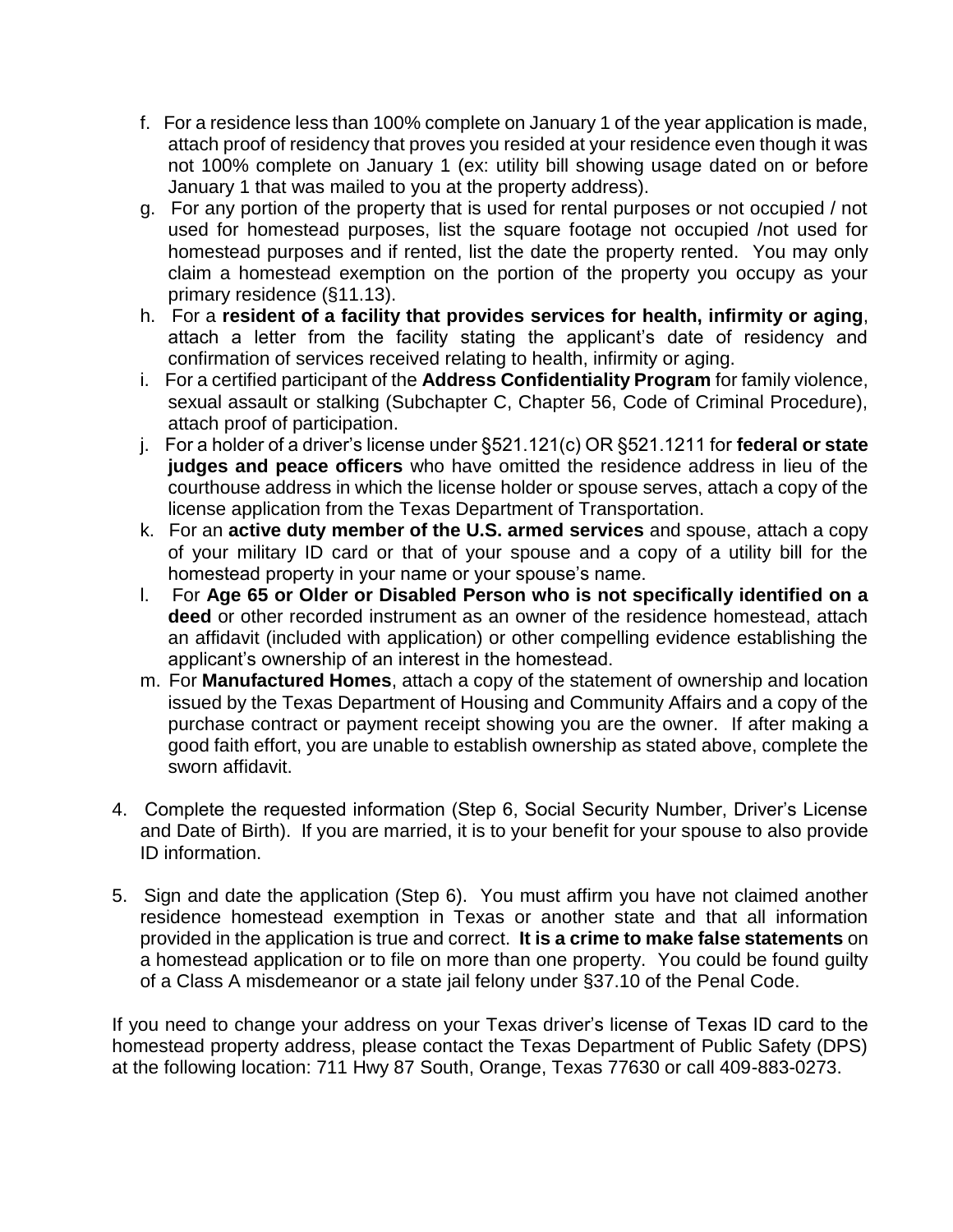### AGE 65 OR OLDER HOMESTEAD EXEMPTION

You may qualify for this exemption on the date you become age 65.

If you qualify for the 65 or Older Exemption, there is a property tax "ceiling" that automatically limits School taxes to the amount you paid in the year that you qualified for the homestead and the 65 or Older Exemption. A county or city may also limit taxes for the 65 or Older Exemption if they adopt a tax ceiling. In Orange County, all school districts, cities and the County have done this. Tax ceiling amounts can increase if you add improvements to hour home (i.e., adding a garage, a room or pool).

In addition, 65 or Older homeowners who purchase or move into a different home in Texas may also transfer the percentage of school taxes paid, based on the former home's school tax ceiling. This is commonly referred to as a **Ceiling Transfer**. To transfer your tax ceiling for the purposes of the County or a city, you must move to another home within the same taxing unit. You must request a certificate from the Appraisal District for the former home and take it to the Appraisal District for the new home, if it is in a different appraisal district.

SURVIVING SPOUSE OF A PERSON WHO RECEIVED THE 65 OR OLDER EXEMPTION

If qualified, a Surviving Spouse may receive an extension of the 65 or Older exemption and the tax ceiling. To qualify, your deceased spouse must have been receiving the 65 or Older exemption on the residence homestead or would have applied and qualified before the spouse's death. The Surviving Spouse must have been age 55 or older on the date of the spouse's death. You must have ownership in the home and proof of death of your spouse.

### DISABLED PERSON HOMESTEAD EXEMPTION

You may receive the Disabled Person Exemption immediately upon qualification of the exemption. You are eligible for this exemption if you are unable to engage in any substantial gainful work because of a physical or mental impairment which can be expected to result in death, or which has lasted or can be expected to last for a continuous period of not less than 12 months; or you are 55 years old and blind and unable to engage in your previous work because of the blindness. To automatically qualify, you must **meet the Social Security definition for disabled person and receive disability benefits under the Federal-Old Age, Survivors and Disability Insurance Program administer by the Social Security Administration**. To verify your eligibility, you must provide a current dated statement from the Social Security Administration showing that you are disabled and the date your disability began. **Disability benefits from any other program do not automatically qualify you for this exemption. You do not have to receive disability benefits to qualify, but you must meet the Social Security definition for disabled person**.

If you qualify for the Disability Exemption, there is a property tax "ceiling" that automatically limits School taxes to the amount you paid in the year that you qualified for the homestead and Disability exemption. The County and cities of Orange County also limit taxes of the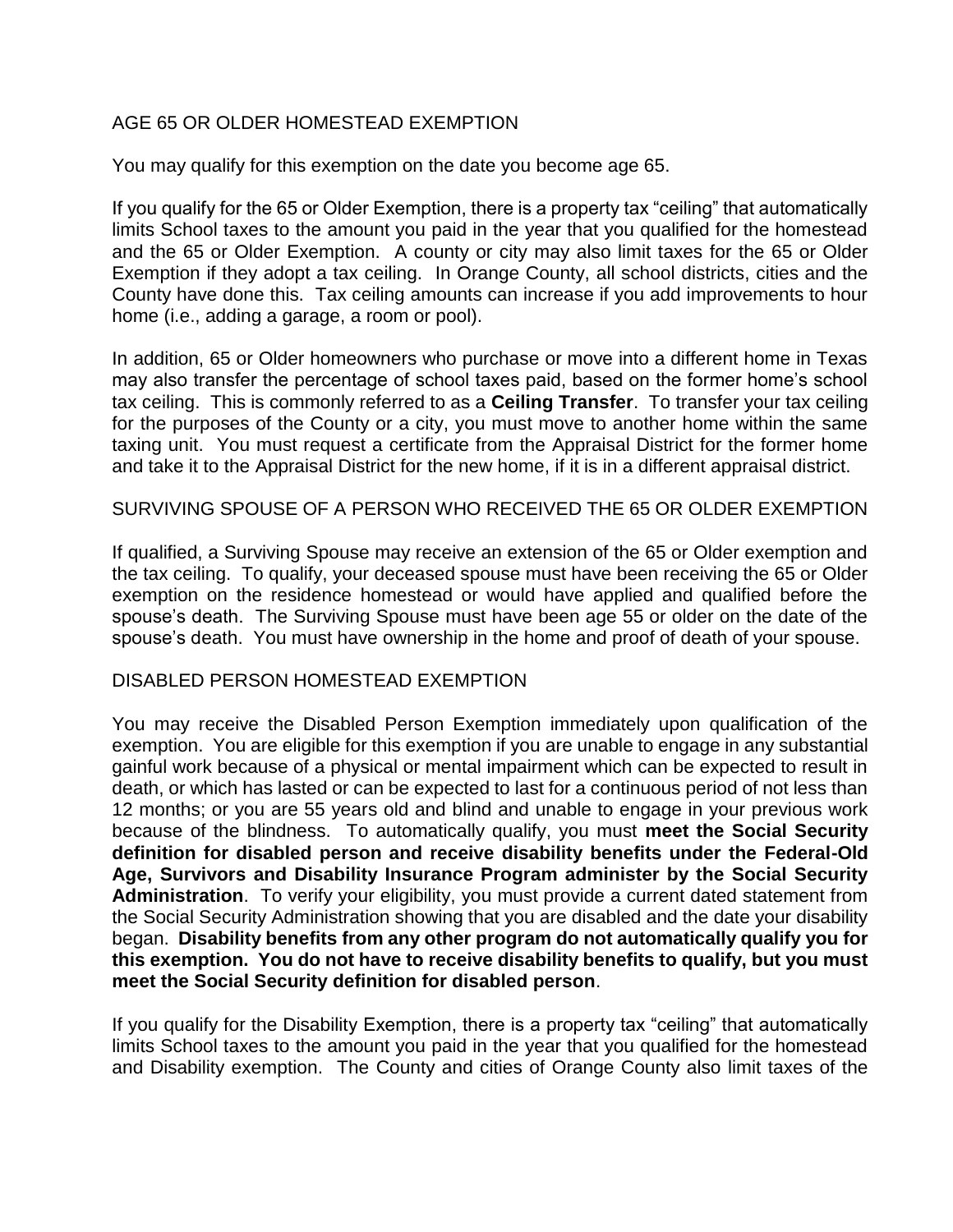Disability exemption. Tax ceiling amounts can increase if you add improvements to hour home (i.e., adding a garage, a room or pool).

In addition, disabled homeowners who purchase or move into a different home in Texas may also transfer the percentage of School taxes paid based on the form home's school tax ceiling. This is commonly referred to as a ceiling transfer. To transfer your tax ceiling for the purposes of the county or city, you must move to another home within the same taxing unit. You must request a certificate from the appraisal district for the former home and take it to the appraisal district for the new home if it is in a different district.

### **You may not claim both Age 65 or Older and Disability exemption in the same tax year.**

#### HOMESTEAD EXEMPTION FOR DISABLED VETERAN WITH 100% DISABILITY

You qualify for this exemption if you are a disabled veteran who receives form the U.S. Department of Veterans Affairs 100 percent disability compensation due to a serviceconnected disability and a rating of 100 percent disability or of individual employability. Beginning in 2009, this entitles you to an exemption of the total appraised value of your residence homestead.

An exemption application must be completed and accompanied with a copy of your V.A. award letter or other document from the US Department of Veterans Affairs showing 100% disability compensation due to a service-connected disability and a rating of 100% disabled or individual employability.

A surviving spouse does qualify for the 100% Disabled Veteran Homestead Exemption, but surviving child does not qualify.

DONATED RESIDENCE HOMESTEAD OF PARTIALLY DISABLED VETERAN OR SURVIVING SPOUSE OF DISABLED VETERAN WHO QUALIFIED FOR DONATED RESIDENCE HOMESTEAD

A disabled veteran is allowed an exemption equal to his or her disability rating (if less than 100%) on a residence homestead donated by a charitable organization. The same percentage exemption extends to the surviving spouse if certain conditions are met.

SURVIVING SPOUSE OF MEMBER OF ARMED FORCES KILLED IN ACTION

A surviving spouse of a member of the US Armed Services killed in action is allowed a total property tax exemption on his or her residence homestead if the surviving spouse has not remarried since the death of the armed services member.

LATE FILING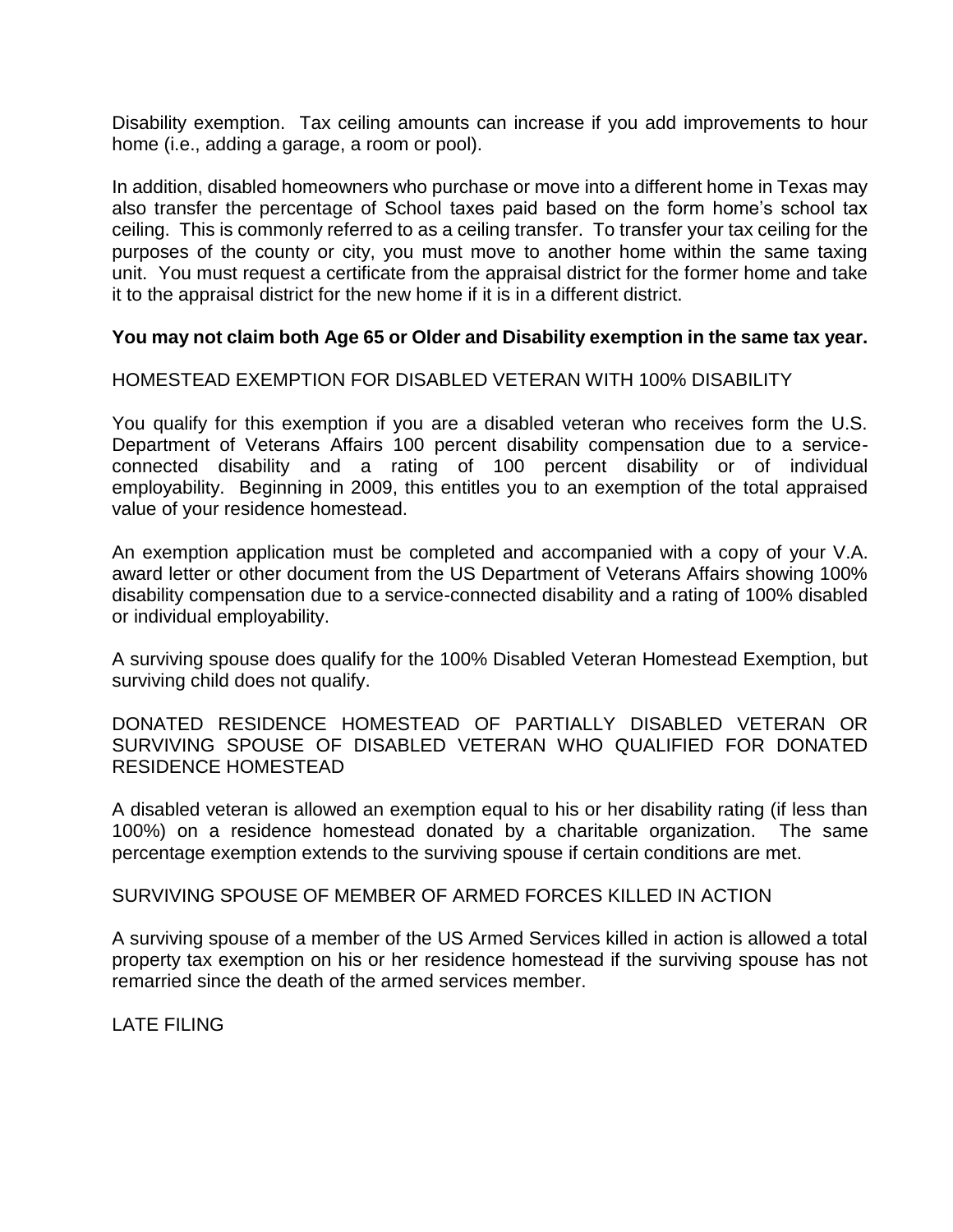When filing for the Residence Homestead exemptions, you must file an application no later than one year after the delinquency date. The late filing includes the Age 65 or Older / Disabled Person exemption.

## BENEFITS OF EXEMPTIONS

All school districts in Texas grant a reduction of \$15,000 from your market value for a General Residence Homestead Exemption. Some taxing units also offer additional optional reductions for the homestead exemption. In addition, each school district will grant a minimum reduction of \$10,000 from the market value for the 65 or Older exemption. For optional exemptions, the governing body of each taxing entity decides whether it will offer the exemption and at what percentage or amount.

# **OTHER EXEMPTIONS**

# DISABLED VETERAN OR SUVIVORS OF A DISABLED VETERAN

You qualify for this exemption if you are a veteran of the US Armed Forces and your service branch or the Veterans Administration has officially classified you as disabled with a percentage of 10% or more. You must be a Texas resident. Your application can apply to any one property you own on January 1 on which property taxes are assessed. You must complete an application and attach a copy of a current dated letter from the VA reflecting the percent of disability awarded. You must file the application by April 30 or no later than one year after the delinquency date. A surviving spouse or child may also qualify to continue the exemption if the survivor does not remarry. When the disabled veteran attains age 65, is totally blind in one or both eyes, or has lost the use of one or both limbs, they will qualify for 100% of the maximum exemption amount of \$12,000 offered regardless of the disability percentage awarded by the VA.

A surviving spouse or child of an armed forces member killed on active duty may qualify for this exemption. The surviving child, under age 18 and unmarried or surviving spouse must be a Texas resident. An application must be completed along with a letter from the VA showing the person died while on active duty, copy of your marriage license; a surviving child must attach a copy of proof of age and relationship to the deceased.

### TAX DEFERRAL FOR AGE 65 OR OLDER OR DISABLED HOMEOWNER

If you are a homeowner who qualifies for the Age 65 or Older or the Disability exemption, you may also defer or postpone paying any property taxes on your home for as long as you own and live in it. It is important to note that this deferral only postpones your taxes and does not cancel them. It also accrues eight (8) percent interest annually until the deferral is removed. When the property is sold or the ownership is transferred to the estate/heirs, the taxes and accrued interest become payable. The Tax Deferral Affidavit form is available on this site or you may contact the district at 409-745-4777.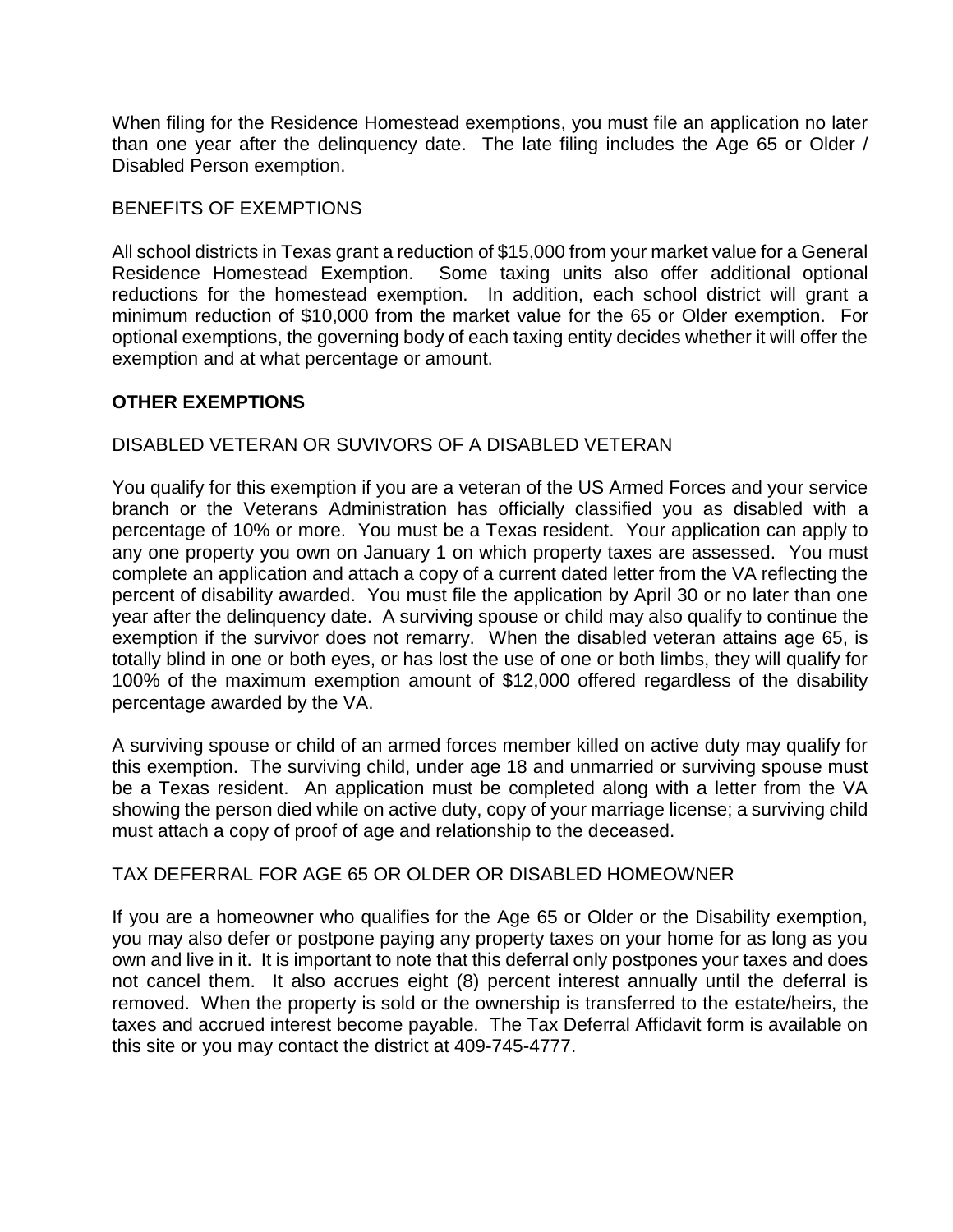**Note:** If you have an existing mortgage on your residence, the tax deferral does not prevent your mortgage company from paying delinquent taxes; a tax deferral applies only to the collection of taxes.

### CHARITABLE EXEMPTIONS

An organization that qualifies as a charitable organization is entitled to certain exemptions from taxation. To qualify, the organization must be organized exclusively to perform religious, charitable, scientific, literary, or educational purposes, engage exclusively in performing one or more of many charitable functions. A charitable organization must be operated in a way that does not result in accrual of distributable profits, realization of private gain resulting from payment of compensation in excess of a reasonable allowance for salary or other compensation for services rendered, or realization of any other form of private gain, and some charitable organizations must be organized as a non-profit corporation as defined by the Texas Non-Profit Corporation Act. See the Texas property Tax Code in Section 11.18 for more details (see link on this site). The application is available on this site or you may contact the district at 409-745-4777.

### RELIGIOUS EXEMPTIONS

An organization that qualifies as a religious organization is entitled to certain exemptions from taxation. To qualify, the organization must be organized and operated primarily for the purpose of engaging in religious worship or promoting the spiritual wellbeing of individuals. The organization must be operated in such a way that no individual profits (other than salary) and the organization's bylaws, charter or other regulations must pledge its assets for use in performing the organization's religious functions. See the Texas Property Tax Code in Section 11.20 for more details (link available on this site). The application is available on this site or you may contact the district at 409-745-4777.

### FREEPORT EXEMPTIONS FOR BUSINESS PERSONAL PROPERTY

Material that is transported outside of this state not later than 175 days after the date the person who owns it on January 1 acquired it, or imported it into this state, and assembled, manufactured, repaired, maintained, processed, or fabricated and shipped the materials out of the state during the required time is Freeport goods. An application for this exemption must be filed with the appraisal district by April 30 each year. Copies of this application complete with instructions and supplemental forms are available on this site or obtained from the appraisal district.

POLLUTION CONTROL PROPERTY

A person is entitled to an exemption from taxation of all or part of real and personal property that the person owns and that is used wholly or partly as a facility, device, or method for the control of air, water, or land pollution if it qualifies on January 1. A person seeking an exemption under this section shall provide to the chief appraiser an exemption application on or before April 30 and a copy of the letter issued by the executive director of the Texas Commission on Environmental Quality under Subsection (d) determining that the facility,